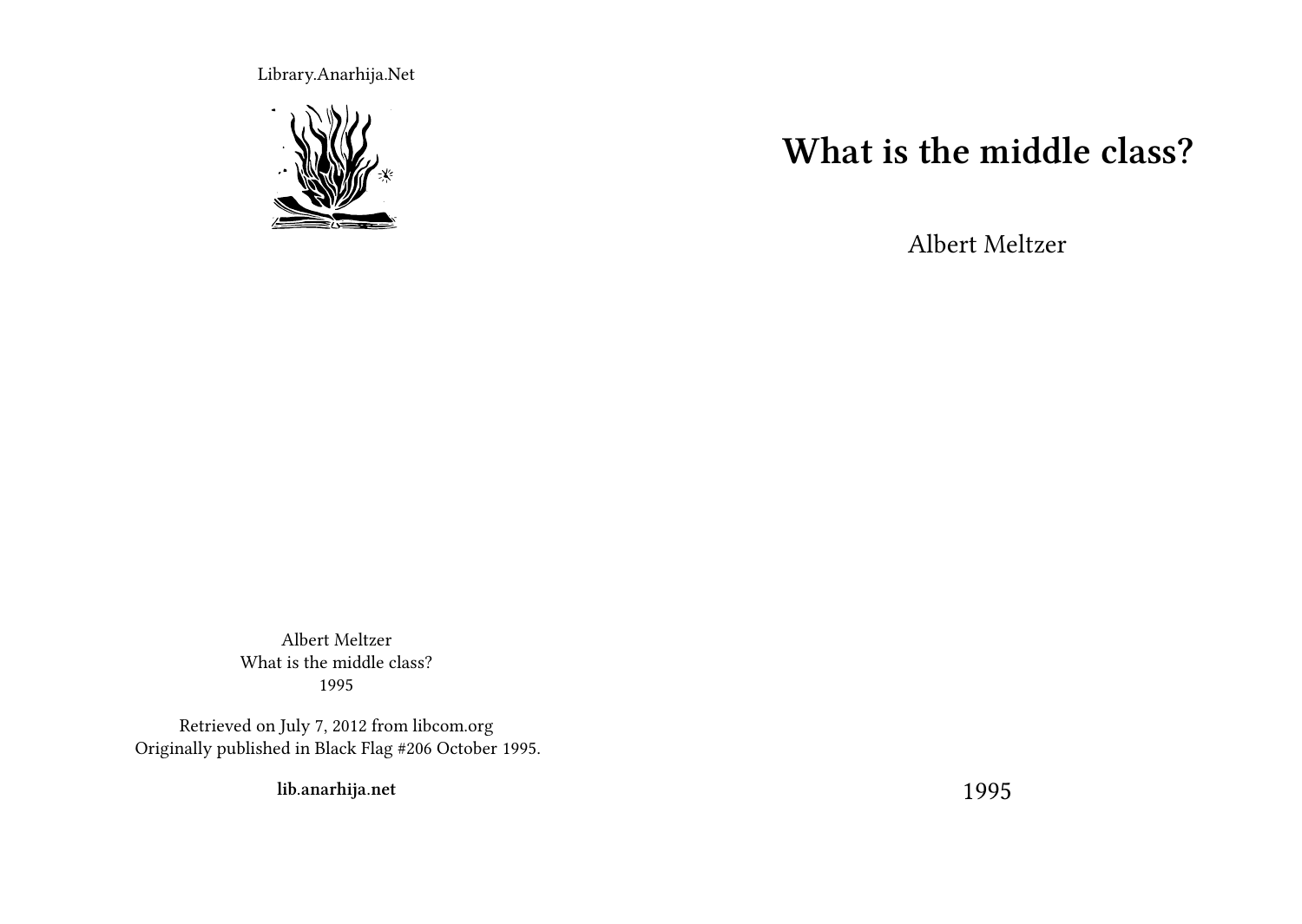## **Contents**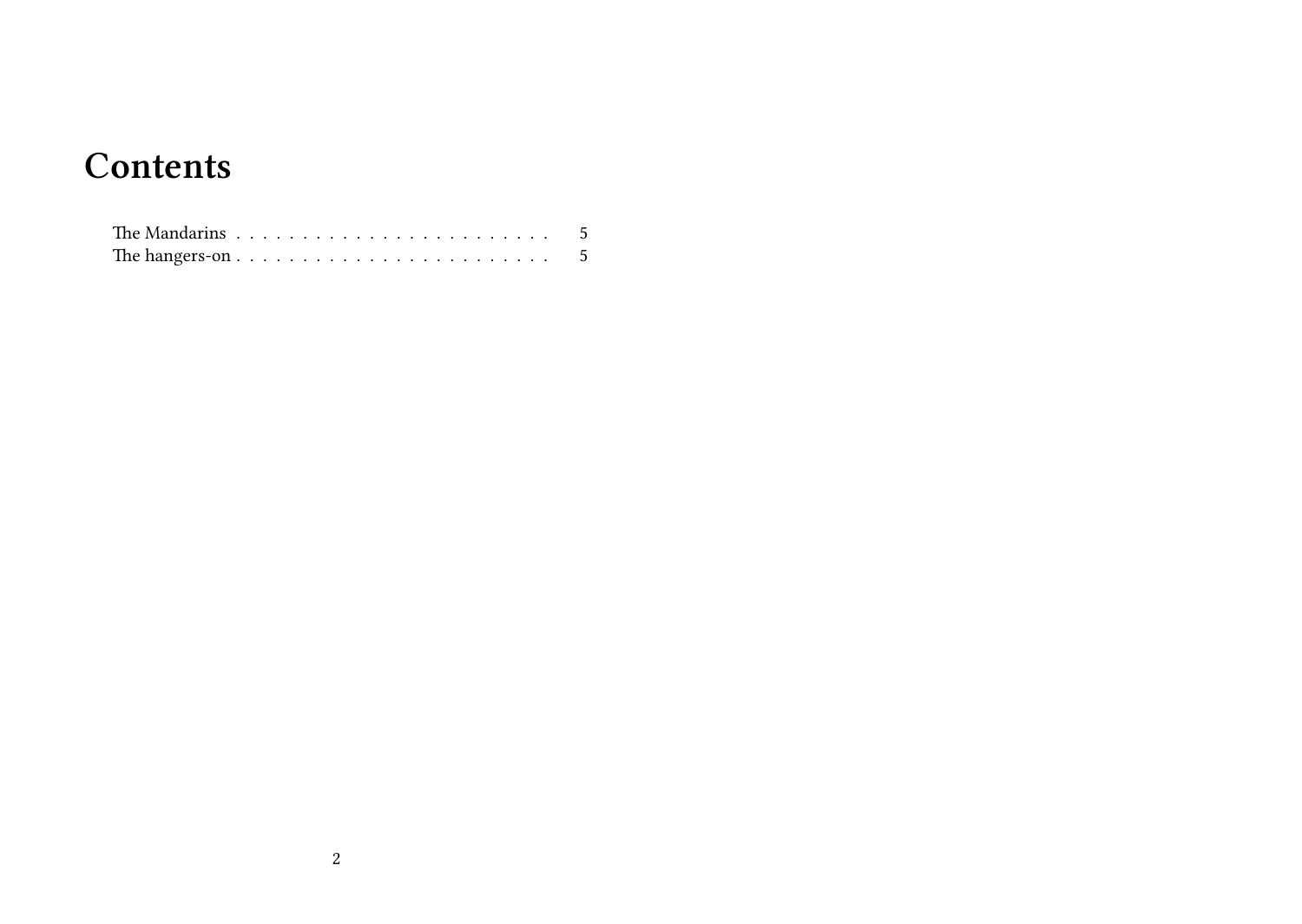not include those who acquire property instead of spending their wages on booze and fags, or have a mortgage or a car bought by their own work. The working class in good times can prosper, but remain under capitalism. If active in economic struggle they can, when labour is scarce, earn the same as, or more than, the lower middle class. It is a fallacy to suppose that prosperity changes their status.

Those with specialist skills sometimes fool themselves, invariably to their own detriment, that they have different class interests, and identify with the ruling class. Nationalism and patriotism are used for the same purpose: to identify with the State and sio with one's own exploitation. This obscures the issue, but does not change it.

We do not have to accept being ground down by parasites upon society. The destruction of heavy industry does not necessarily mean the destruction of the productive class itself but of its organisations within heavy industry. The alternative to heavy industry need not be pauperism, which is being accepted today as if it were a natural catastrophe, but co-operation based on selfemployment. Self-employed, small local collectives and a new kind of co-operative movement can link up with other forms of industrial organisation. University-processed Marxism sneers at the independent worker as 'petty bourgeois'. But the value of artisan organisation as part of the working class struggle has been proven time and again in industrial disputes and in revolutions. Today the capitalist not only does not give work but actively takes it away. To be strong enough to fight back we need to set our own work agenda. In fighting back it is not enough make reforms, to curtail profits or to circucmvent the effects of wage slavery. These are desirable but leaves the dangerous capitalist beast of prey wounded but all the more dangerous. The class system has to be wiped out.

Prime Minister John Major referred to Tories achieving a 'classless society'. He was referring to the gradual move from the English class system to the American. In England the survival of the old upper class is ensured by the constitutional monarchy, against which the middle class is beginning to rebel, or at least not regard exxpressions of rebellion as reprehensible.

The old upper class has managed to snatch on to influence (where once it had supreme power) by social snobbery, beginning with the schools, ensuring that people who make huge sums of money are frozen out of the Establishment unless and until they conform to their requirements. The upper class classically retain certain areas within themselves, such as the leadership of the Church and Army, the judges, the Foreign Office and the upper reaches of the Civil Service. But now the bourgeoisie is moving in. Power in the Tory Party has shifted from the patricians to those whose only God is Money and of whom Baroness Thatcher is still the prophet

The idea that a multi-millionaire could be excluded from an Establishment of which slobs like the Marquesses of Blandford and Bristol, the late Lord Moynihan or Lord Lucan are members by birth has lingered on in Britain. It is now moving to the American conception of class. The middle class, now on top, has finally won its revolution and creates its own myth, not one of Birth and Breeding, but that anyone with ability can rise to any position regardless of birth. It is equally false.

Many Russians have fallen for the notion that the end of State communism would bring the American dream and they would be driving their Cadillacs at week-ends to country cottages complete with swimming pools. The favoured few had this under Stalinism. What was in power, generating wealth for itself, was the Civil Service and the politicians. It was as hereditary as the middle class system, since wealth begets education and opportunity, though not based solely on birth as is the aristocratic system. Trotskyists demur at the term 'ruling class' to describe this class, but what else were